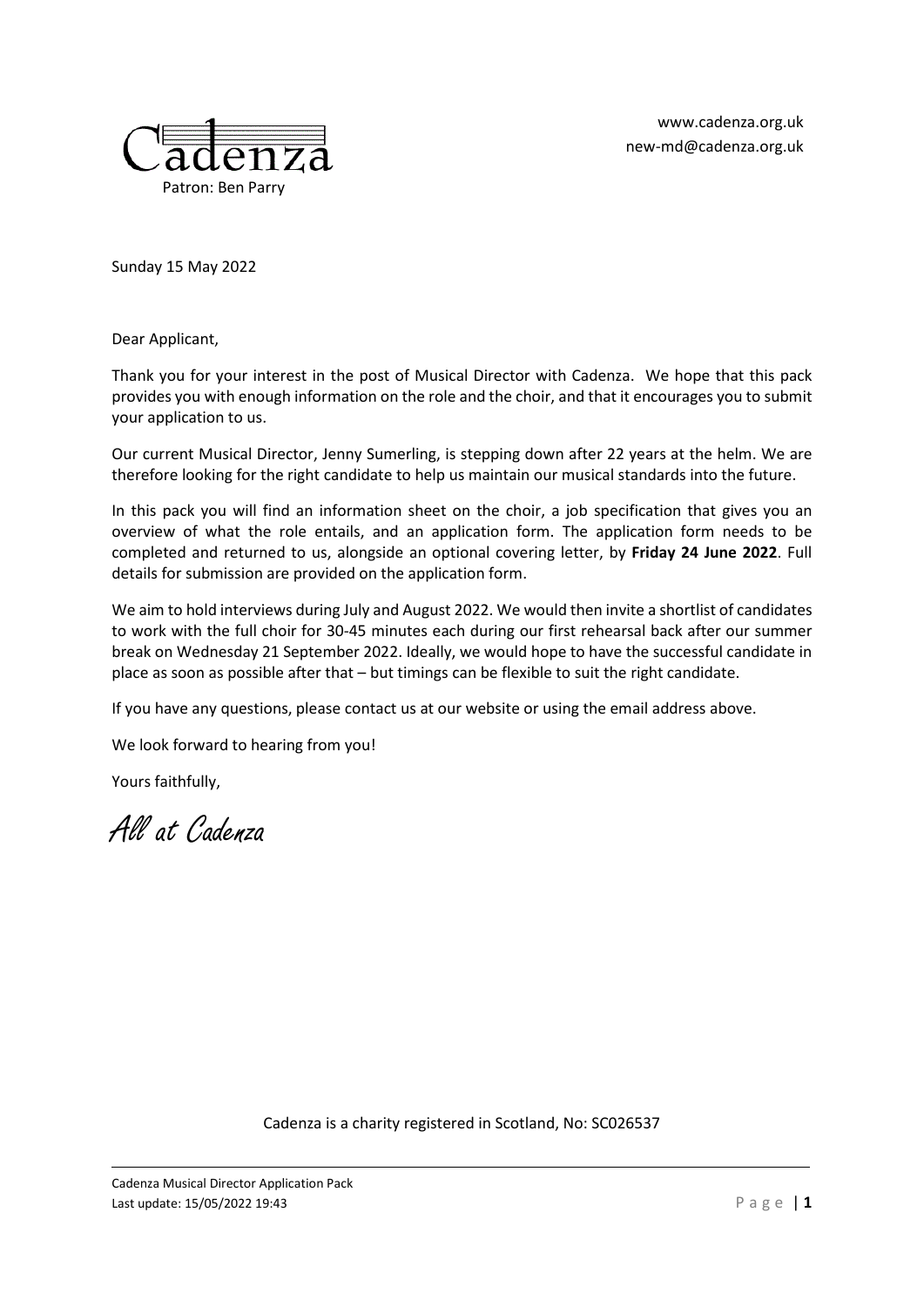

# **Musical Director** *Choir Information Sheet*

Cadenza was founded in 1992, originally as a small chamber choir. Under Musical Directors Graham Lovett (1992-2000) and Jenny Sumerling (2000-2022), the choir has come to be regarded as one of Scotland's finest and most exciting amateur mixed voice choirs, attracting members from a wide area of central Scotland.

Now about 55-strong, and with a repertoire ranging from the Renaissance to the present day covering all styles – from sacred to secular, traditional to jazz, a selection of which can be found on its three CDs and our recently-released videos on YouTube – the choir has performed to critical acclaim throughout Scotland and beyond. Cadenza has commissioned several pieces and regularly highlights Scottish composers and a capella performance in its programmes.

Our calendar centres on two annual fixtures. The Edinburgh Festival Fringe Concert, performed in the atmospheric surroundings of the historic Greyfriars Kirk, is our largest concert of the year and includes major choral works accompanied by a small orchestra, usually with professional soloists. In recent years, the Fringe concerts have attracted capacity audiences or been sold out, with the 2012 and 2018 concerts gaining a 4-star review. The Christmas concert is generally a varied programme, with carols old and new, a guest artist, and an opportunity for some audience participation.

In addition, usually in the spring or early summer each year, Cadenza gives concerts in support of charities, providing an excellent opportunity for the choir to explore its lighter repertoire, while raising funds for a wide variety of good causes.

We also hold an annual one-day workshop, when the choir can concentrate in more depth on specific aspects of our repertoire and choral singing. These are mostly led by Cadenza's Musical Director, but we have also been privileged to welcome some well known and highly respected conductors and tutors, including the National Youth Choir of GB Director, Ben Parry (our Patron since 2003), the composer Ken Johnston, Joan Busby (founder of the Oxenfoord International Summer School), Edward Caswell (choral director and member of Dunedin Consort), and renowned choral director and Britten expert, Paul Spicer.

Rehearsals take place in Central Edinburgh on Wednesday evenings, typically following the Edinburgh School year. Rehearsals begin at 7.30pm and end at 9.45pm. During one of these Wednesdays in Autumn we hold an Open Rehearsal in order to attract new members. Concerts normally take place on Saturday evenings, with compulsory pre-concert rehearsals taking place at the concert venue during the morning of the concert (if the concert is in Edinburgh) or in the afternoon (if not).

Our members have a range of abilities, but all are auditioned to ensure an overall high standard. We have a mix from confident sight-singers to those who diligently rehearse with rehearsal audio files sourced by our Committee and available on the member section of our website. We have an active social life too, from after rehearsal drinks in a local pub, to regular walking groups and social events throughout the year.

A Committee is elected from the membership to oversee the business of the choir and consists of a Chair, Secretary, Treasurer, Librarian and four Ordinary Members. Other roles are assigned to Committee members or from the ranks of the choir to cover the functions of Membership Secretary, Charity Concert Manager, Fringe Concert Manager, Making Music Representative, Website Manager and more. Everybody pitches in and lends a hand!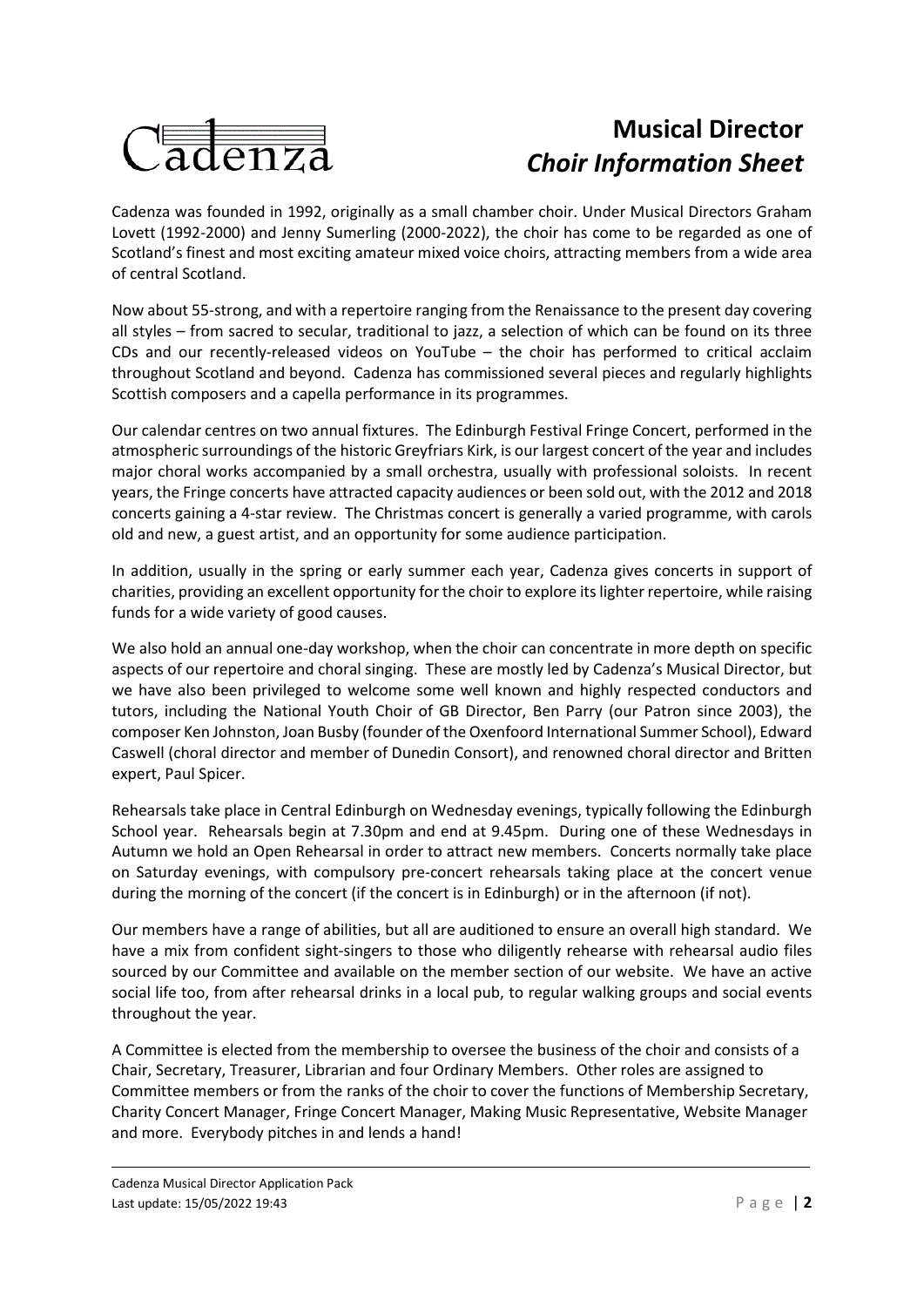

If you would like to find out more about Cadenza, including listening to us, please see the links below.

## **On Our Website**

- Main page[: https://cadenza.org.uk/](https://cadenza.org.uk/)
- MD Vacancy:<https://cadenza.org.uk/new-md>
- Our Library[: https://cadenza.org.uk/music-hire/](https://cadenza.org.uk/music-hire/)
- Reviews:<https://cadenza.org.uk/about/reviews/>
- Past Concert Lists
	- o Recent[: https://cadenza.org.uk/concerts/previous-concerts/](https://cadenza.org.uk/concerts/previous-concerts/)
	- o 2019 and earlier[: https://legacy.cadenza.org.uk/concerts/previous-concerts](https://legacy.cadenza.org.uk/concerts/previous-concerts)
- Contact Us:<https://cadenza.org.uk/contact/>

#### **YouTube**

- Our channel:<https://www.youtube.com/channel/UCQJ20JdFM5SG1x25U-GRcng>
- Autumn Leaves video: [https://www.youtube.com/watch?v=E3l2llpbnm4&ab\\_channel=Cadenza](https://www.youtube.com/watch?v=E3l2llpbnm4&ab_channel=Cadenza)
- Ding! Dong! Merrily on High video: [https://www.youtube.com/watch?v=pY](https://www.youtube.com/watch?v=pY-cE1MVNeA&ab_channel=Cadenza)[cE1MVNeA&ab\\_channel=Cadenza](https://www.youtube.com/watch?v=pY-cE1MVNeA&ab_channel=Cadenza)

### **Audio Recordings**

- Bright Star Cadenza at Christmas album
	- o YouTube: [https://www.youtube.com/watch?v=06adnVSIpNc&list=OLAK5uy\\_lMUd-](https://www.youtube.com/watch?v=06adnVSIpNc&list=OLAK5uy_lMUd-A9jtuwRrTqLyXqsqGUkuwbfWGkuE)[A9jtuwRrTqLyXqsqGUkuwbfWGkuE](https://www.youtube.com/watch?v=06adnVSIpNc&list=OLAK5uy_lMUd-A9jtuwRrTqLyXqsqGUkuwbfWGkuE)
	- o Spotify[: https://open.spotify.com/album/1titXEmrA2DX0EblPfMpjK](https://open.spotify.com/album/1titXEmrA2DX0EblPfMpjK)
	- o Apple Music[: https://music.apple.com/gb/album/bright-star/687287295](https://music.apple.com/gb/album/bright-star/687287295)

#### **Social Media**

- Facebook:<https://www.facebook.com/CadenzaChoir>
- Twitter:<https://twitter.com/cadenzachoir>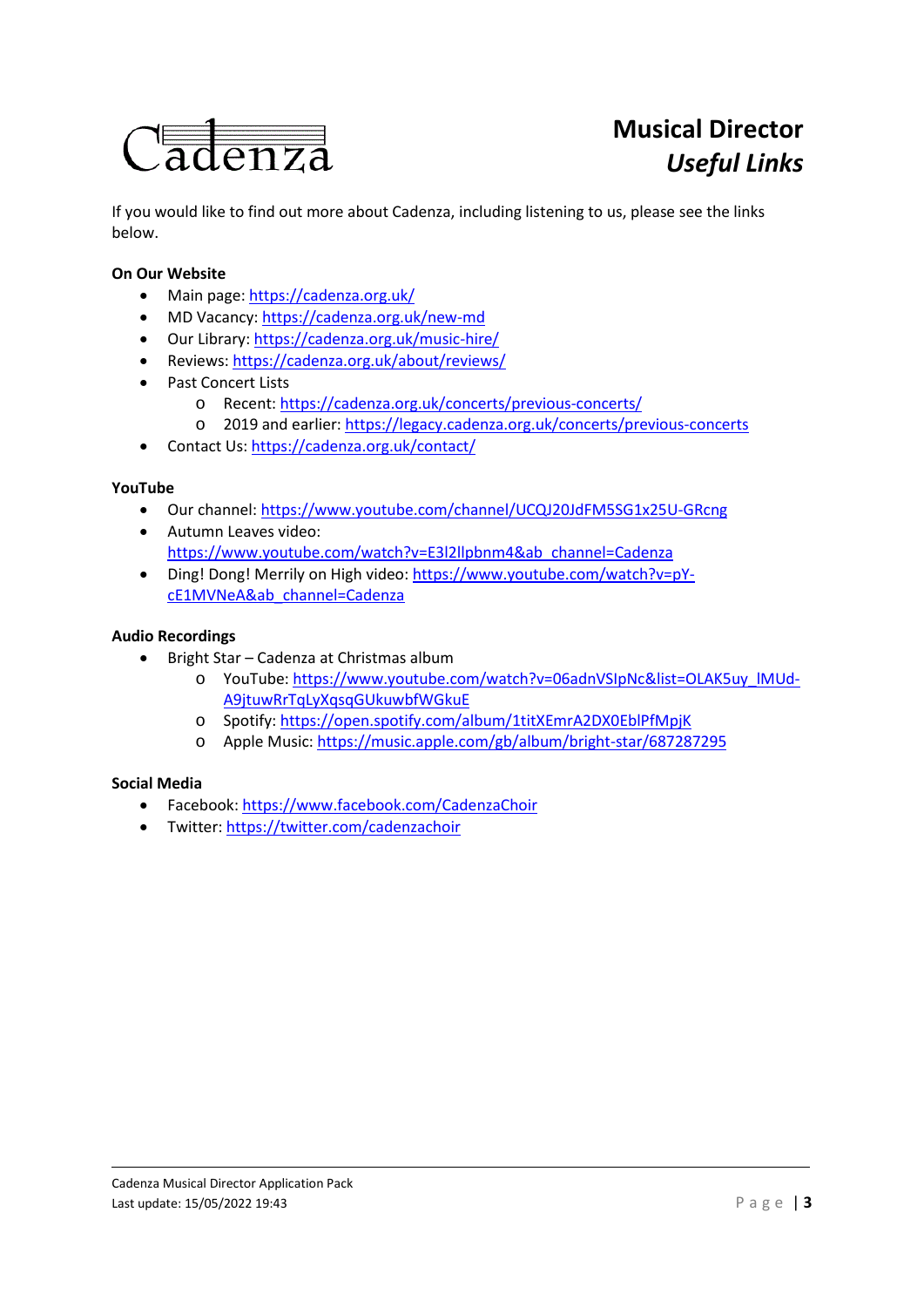

# **Musical Director** *Job Specification*

### **Your Commitment to Us**

- 1. You will have full responsibility for the musical programme and all other artistic matters for all concerts Cadenza perform, which are typically as follows:
	- a. At Christmas
		- i. Cadenza at Christmas a full concert in aid of Cadenza, with a special guest. You will be responsible for identifying a suitable special guest.
		- ii. Occasional additional events we have previously performed at the Royal Scottish Academy, at Erskine's Annual Carol Service, and as part of Edinburgh's Christmas
	- b. In Spring
		- i. Up to three full Cadenza concerts in aid of local charities.
	- c. In Summer
		- i. Cadenza at the Fringe a full concert in aid of Cadenza, usually with orchestra, in Greyfriars Kirk as part of the Edinburgh Festival Fringe. You will be responsible for identifying suitable professional soloists and to assist with orchestra selection for this, our biggest concert of the year.
- 2. You will be responsible for providing programme information for each concert to the Committee by mutually-agreed dates to ensure music can be ordered and distributed in good time.
- 3. You will be responsible for providing programme notes for the Christmas and Fringe concerts.
- 4. You will conduct all standard Wednesday evening rehearsals. Should you be unable to do so on occasion, you will help the Committee engage an appropriate replacement.
- 5. You will plan and conduct an Open Rehearsal on a Wednesday evening in September/October.
- 6. You will conduct an all-day Workshop with the choir during a weekend in spring/early summer.
- 7. You will conduct auditions for new members of the choir throughout the year.
- 8. You will be an *ex-officio* member of the choir Committee and undertake to attend Committee meetings regularly. There are between four and six of these per year, although you would not need to attend them all. You will also be consulted during budget-making decisions for concerts and repertoire and will be expected to adhere as closely as possible to these budgets.

#### **Our Commitment to You**

- 1. Cadenza elects a Committee from its membership to manage the business aspects of the choir and to provide the following support to the Musical Director:
	- a. Our Concert Managers will organise the logistics of each of the concerts Cadenza is involved in, leaving you to concentrate on the music
	- b. Our Library team will source and sort music for the choir
	- c. Our Membership Secretary will be responsible for arranging auditions with potential new members
- 2. Cadenza will provide competitive fees for rehearsals, concerts, special events as agreed in advance (such as the Workshop) and reasonable expenses.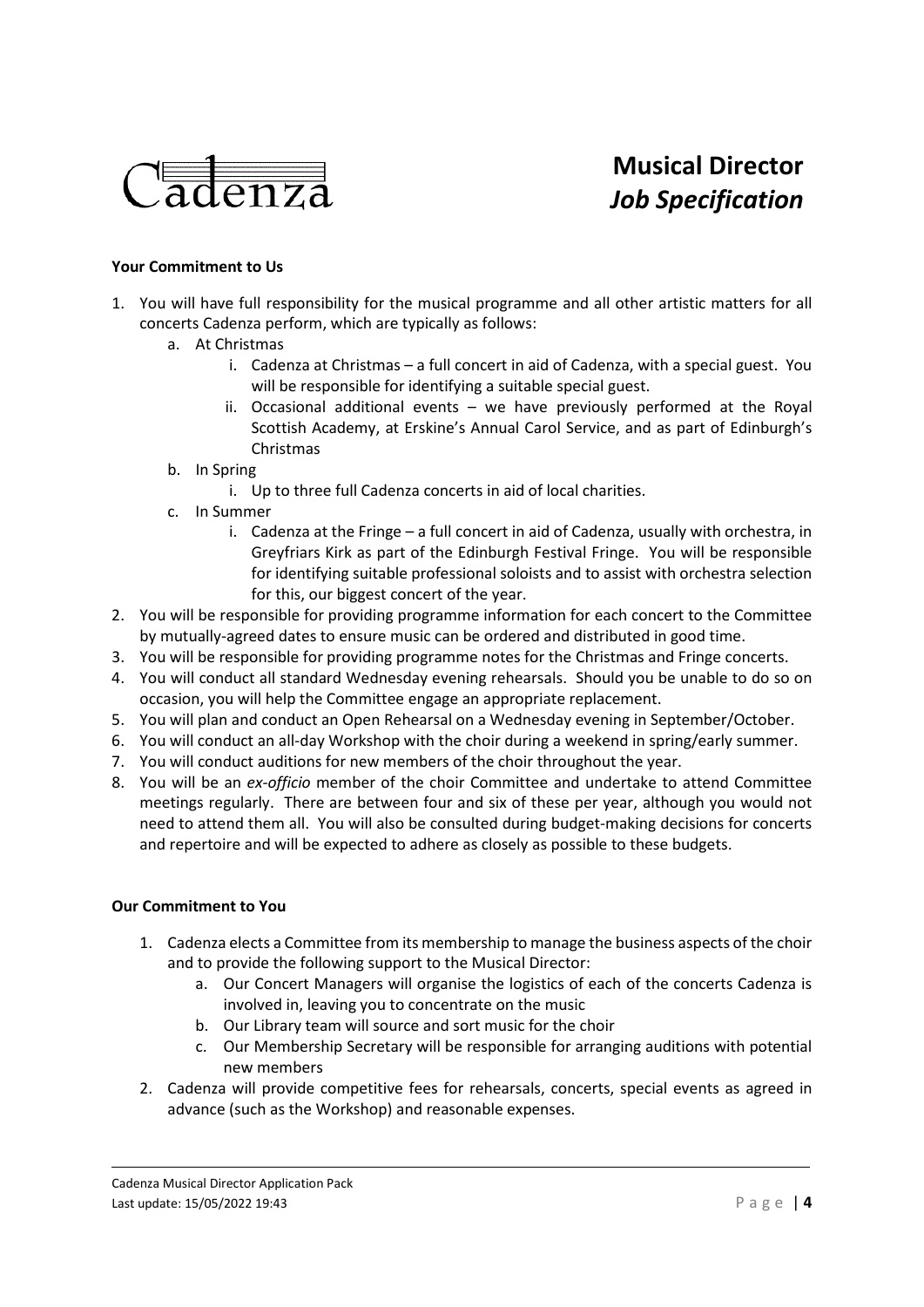

# **Musical Director** *Application Form*

This application form can be filled out electronically within Adobe Acrobat Reader. Simply click into the various boxes and type your response. Alternatively, you can print out a blank copy and fill it in by hand. Submission details can be found at the end of the form.

It is also possible to fill in and submit the form online by [clicking here](https://forms.gle/YxrrtE9NV8Y4kPKe9) and following the instructions.

Please note that, regardless of method, the closing date for applications is **Friday 24 June 2022**.

#### **1. Personal Details**

All personal details will be stored securely and used only for the purposes of your application.

| Name:              |  |
|--------------------|--|
| Address:           |  |
|                    |  |
|                    |  |
|                    |  |
| Contact Telephone: |  |
| Email:             |  |
| Occupation:        |  |

#### **2. Professional/Musical Qualifications**

Starting with the most recent, please list your professional and musical qualifications below.

| <b>Qualification &amp; Grade</b> | Date | <b>Awarding Body</b> |
|----------------------------------|------|----------------------|
|                                  |      |                      |
|                                  |      |                      |
|                                  |      |                      |
|                                  |      |                      |
|                                  |      |                      |
|                                  |      |                      |
|                                  |      |                      |
|                                  |      |                      |
|                                  |      |                      |
|                                  |      |                      |
|                                  |      |                      |
|                                  |      |                      |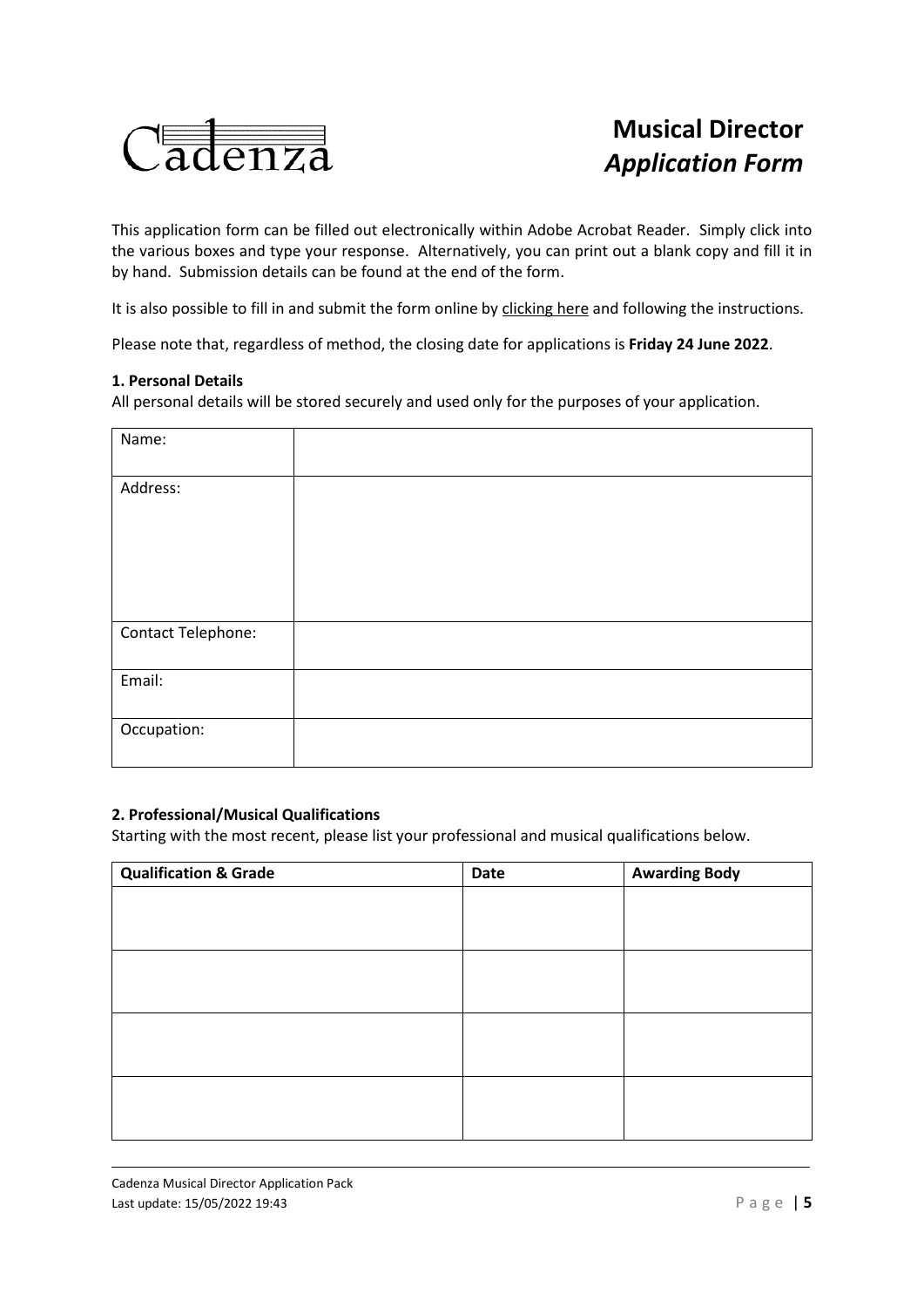## **3. Choral Experience**

Starting with the most recent, please provide details of your relevant experience in choral direction and choral training. We won't contact any groups or organisations without your prior approval.

| Name of Choir/Group & Position Held | <b>Dates</b> |
|-------------------------------------|--------------|
|                                     |              |
|                                     |              |
|                                     |              |
|                                     |              |
|                                     |              |
|                                     |              |
|                                     |              |
|                                     |              |
|                                     |              |
|                                     |              |
|                                     |              |
|                                     |              |

## **4. Professional Development**

If you've undertaken any professional development or training, provide details below.

## **5. Other Musical Experience**

List any other musical experience you feel is relevant to your application. Include details of instruments you play, along with grade/level and dates obtained.